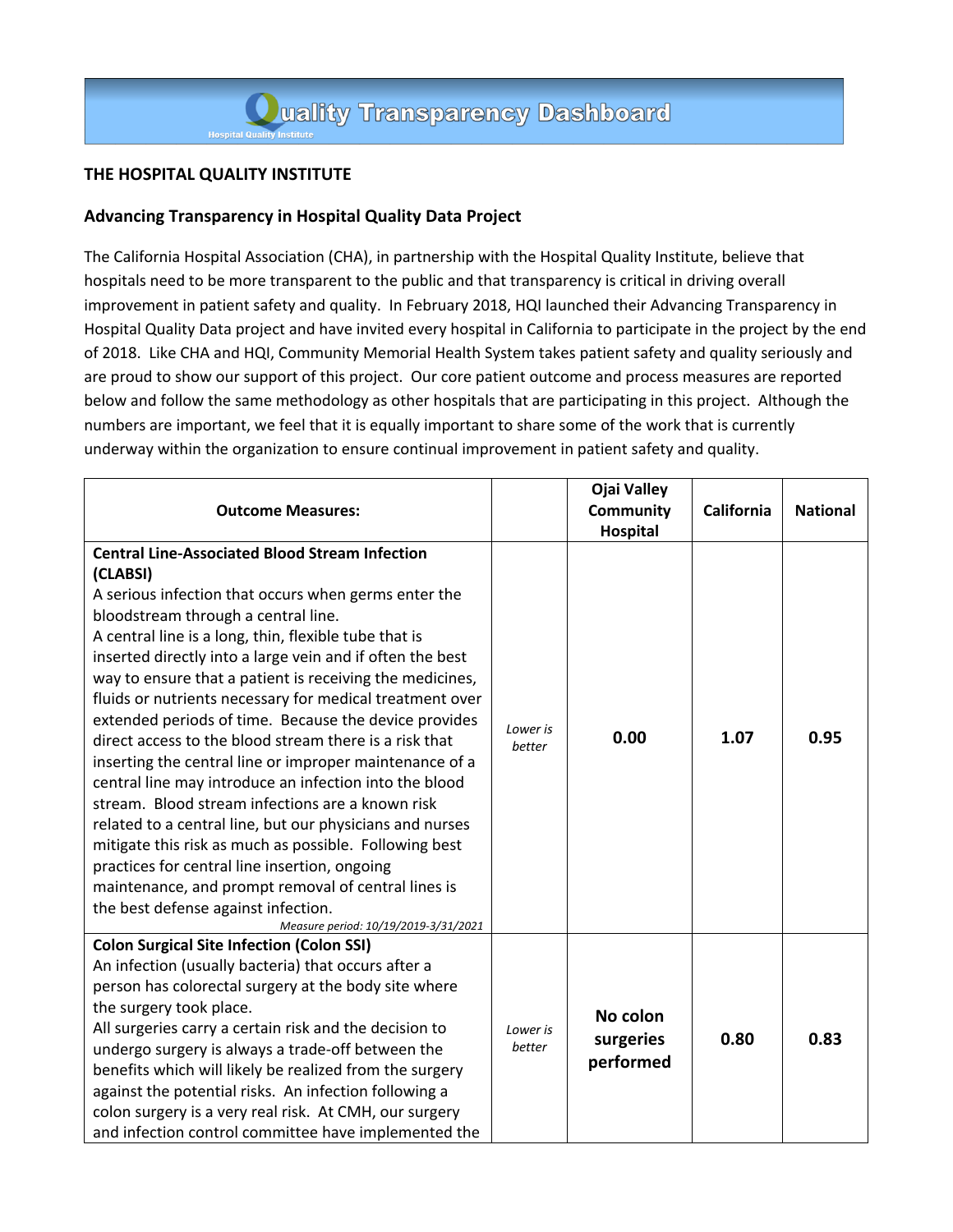| colorectal surgery bundle of best practices to help<br>prevent infection. We have seen our infection rates<br>decline from what is currently reported.                                                                                                                                                                                                                                                                                                                                                                                                                              |                                 |                                       |       |       |
|-------------------------------------------------------------------------------------------------------------------------------------------------------------------------------------------------------------------------------------------------------------------------------------------------------------------------------------------------------------------------------------------------------------------------------------------------------------------------------------------------------------------------------------------------------------------------------------|---------------------------------|---------------------------------------|-------|-------|
| Measure period: 10/1/2019-3/31/2021                                                                                                                                                                                                                                                                                                                                                                                                                                                                                                                                                 |                                 |                                       |       |       |
| Nulliparous, Term, Singleton, Vertex Cesarean Birth<br>Rate (NTSV)<br>The percentage of cesarean (surgical) births among<br>first-time mothers who are at least 37 weeks pregnant<br>with one baby in a head down position (not breach or<br>transverse).<br>Measure period: 1/1/2020-12/31/2020                                                                                                                                                                                                                                                                                    | Lower is<br>better              | Not a<br><b>Maternity</b><br>Hospital | 23.20 | 25.90 |
| <b>Sepsis Mortality</b><br>Percent of patients, with a severe infection, who die in<br>the hospital.<br>Nation-wide sepsis is a leading cause of deaths that<br>occur in a hospital. CMH is working hard to reduce<br>sepsis mortality by promptly identifying patients who<br>have serious infection and instituting the needed<br>treatments quickly. We have a multi-disciplinary team<br>of physicians, nurses, pharmacists and others that meet<br>regularly to continually improve our protocols and<br>performance.<br>Measure period: 1/1/2020-12/31/2020                   | Lower is<br>better              | 6.25                                  | 17.14 | 15.00 |
| 30-day Readmission-Hospital-wide All Cause 30 Day<br><b>Unplanned Readmission Rate:</b><br>The percentage of patients who were unexpectedly<br>readmitted within 30 days of discharge from the<br>hospital for any reason. Lower values indicate that<br>fewer cases were unexpectedly readmitted after<br>discharge. Limitations: Some, but not all patient-specific<br>risk factors are included in the adjustment of the<br>readmission rate. However, not all relevant risk factors<br>are included (e.g., trauma, emergency procedures).<br>Measure period: 7/1/2019-12/1/2019 | Lower is<br>better              | 15.60                                 | 15.54 | 15.50 |
| The hospital has a Maternity Safety Program in place.<br>A maternity safety program provides a coordinated<br>approach and emergency response to risks associated<br>with pregnancy and childbirth                                                                                                                                                                                                                                                                                                                                                                                  | <b>Not a Maternity Hospital</b> |                                       |       |       |
| This hospital has a Sepsis Protocol in place.<br>A sepsis protocol provides guidance for a coordinated<br>approach to identification and treatment of an infection<br>and inflammatory response which is present<br>throughout the body.                                                                                                                                                                                                                                                                                                                                            | <b>Yes</b>                      |                                       |       |       |
| This hospital has a Respiratory Monitoring program in<br>place.<br>Respiratory monitoring provides guidance for<br>assessment of risk of respiratory depression, and<br>includes continuous monitoring of breathing and<br>functioning of the lungs and circulatory system when<br>indicated.                                                                                                                                                                                                                                                                                       |                                 | <b>Yes</b>                            |       |       |